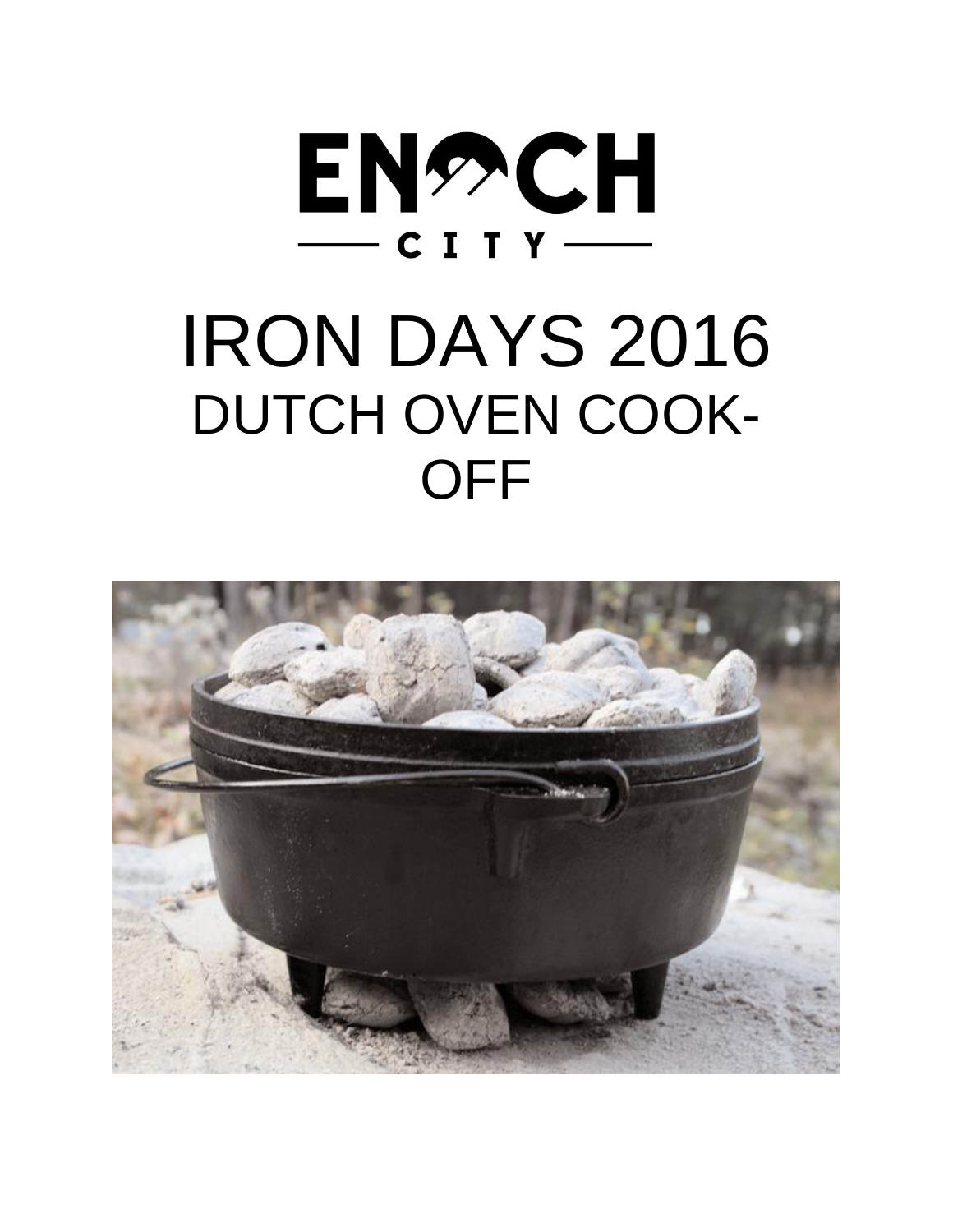## **COOK OFF INFORMATION**

**Where:** Enoch Elementary School, 4701 Wagon Wheel Dr, Enoch, UT

**When:** Saturday, September 17, 2016

**Time:** Set-up: 10:00 am to 11:00 pm. Cooks Meeting 11am

**Judging:** 12:30 pm for Dessert, Breads, and Main Dish

**Final Scores announced and Awards presented at 1:30 pm.**

#### **DIVISIONS**

**Youth – Open to Youth 8-18 yrs old** 

**Amateur/Backyard Cooks – Open to anyone**

**Expert (IDOS Qualifier) – Open to anyone, IDOS membership encouraged (idos.org)**

### **GUIDELINES**

- 1. Youth will prepare: Main Dish and Dessert.
- 2. Amateurs and Backyard cooks will prepare a Main Dish and Dessert.
- 3. Experts will prepare: Main dish, Bread and Dessert. The Enoch City Iron Days Cook-Off is sanctioned by the International Dutch Oven Society (idos.org).
- 4. Contestants will provide all food, pots, cooking utensils, shade, tables and a platform to keep Dutch Ovens up off of the ground. The "Iron Days" will provide a 12' x 12' cooking area.
- 5. Applications with a complete set of rules may be obtained by looking at: www.cityofenoch.org/iron-days-festival.html

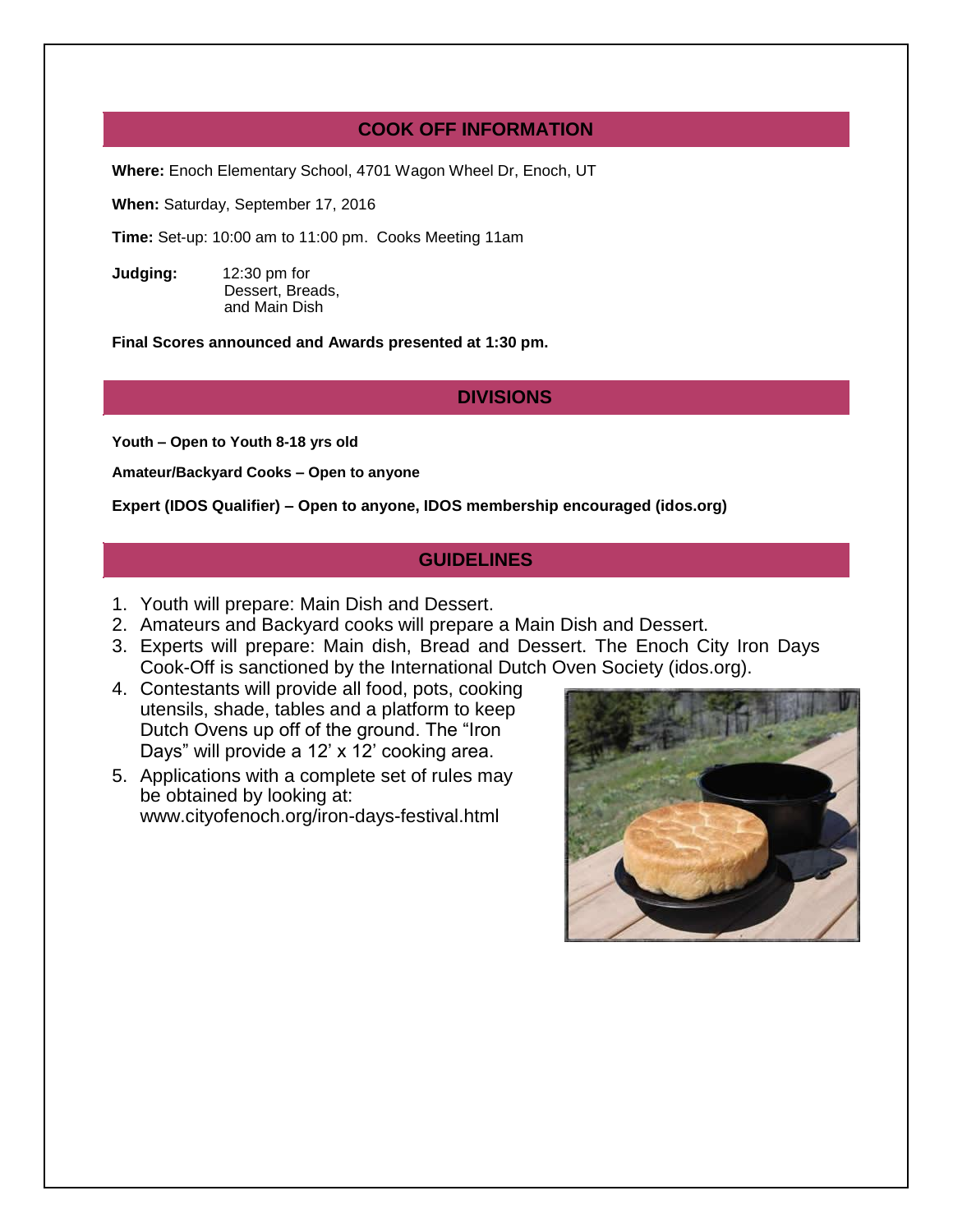#### **RULES**

- 1. Teams of one or two people may compete. Only team members are allowed in cooking area. **NO EXCEPTIONS!** All contestants under the age of 18 must be supervised by an adult.
- 2. **Contestants must provide a copy of recipes used**. They may be typed or printed plainly on an 8  $\frac{1}{2}$ " x 11" sheet of paper. The recipes should include all the ingredients used; complete cooking instructions; Dutch Oven size; and number served. Please be as clear and detailed as possible. You may also email digital versions to: robd@cityofenoch.org
- 3. Contestants are expected to provide their own Dutch Ovens, ingredients, cooking utensils, prep tables and chairs as needed and preparation items. Cooking tables must be at least 18" off the ground and charcoal must be used in an appropriate container so as to protect grounds and facilitate clean up. Gas or propane stoves are not allowed for expert division cooking, but may be used to start charcoal and heat water for clean-up.
- 4. Contestants will present their dishes in the Dutch Oven or on the lid. Garnishes should be simple, relevant and organic. (No doilies, decorations made of paper or foil, cardboard plates etc.)
- 5. Ingredients may **not** be pre-cooked or prepared for cooking prior to the beginning of the cook-off. All preparation must take place during the competition and cooking only in Dutch Ovens. All judged dishes must be presented in a Dutch Oven or on a Dutch Oven lid to the judges with the exception of excess gravies and sauces. Removing burnt or undercooked sections of food will lead to disqualification. Only competing recipes shall be cooked in the cook off area by contestants. Please do not cook other foods during the cook off.
- 6. **Bread for experts and qualifiers is defined as yeast or sour dough bread.** Experts may not use a quick bread or sweet bread to qualify.
	- a. Stuffed breads are not allowed. Stuffed breads are defined as bread filled with meat, cheese or vegetables.
	- b. Any amendments to the dough must be integrated.
	- c. Sweet breads such as orange rolls, monkey bread, etc. will be considered as desserts.
	- d. Cheese, herbs, spices, or fats/oils may be added on top as a garnish.
- 7. Please wear clothing appropriate for activity. The use of an apron and hair net or hats is encouraged.
- 8. Contestants will not consume alcoholic beverages or eat in the food preparation area during the cook-off.
- 9. **Interaction with the public is highly encouraged**. Registration is considered a release statement for all photographs and recipes that are used during the competition.
- 10. Cooking area must be left clean. All charcoal, food, and garbage must be removed at the end of the event.
- 11. At least one person must remain in your assigned area at all times.
- 12. All contestants are expected to read and abide by the foregoing rules and agree to abide by the decisions of the judges.

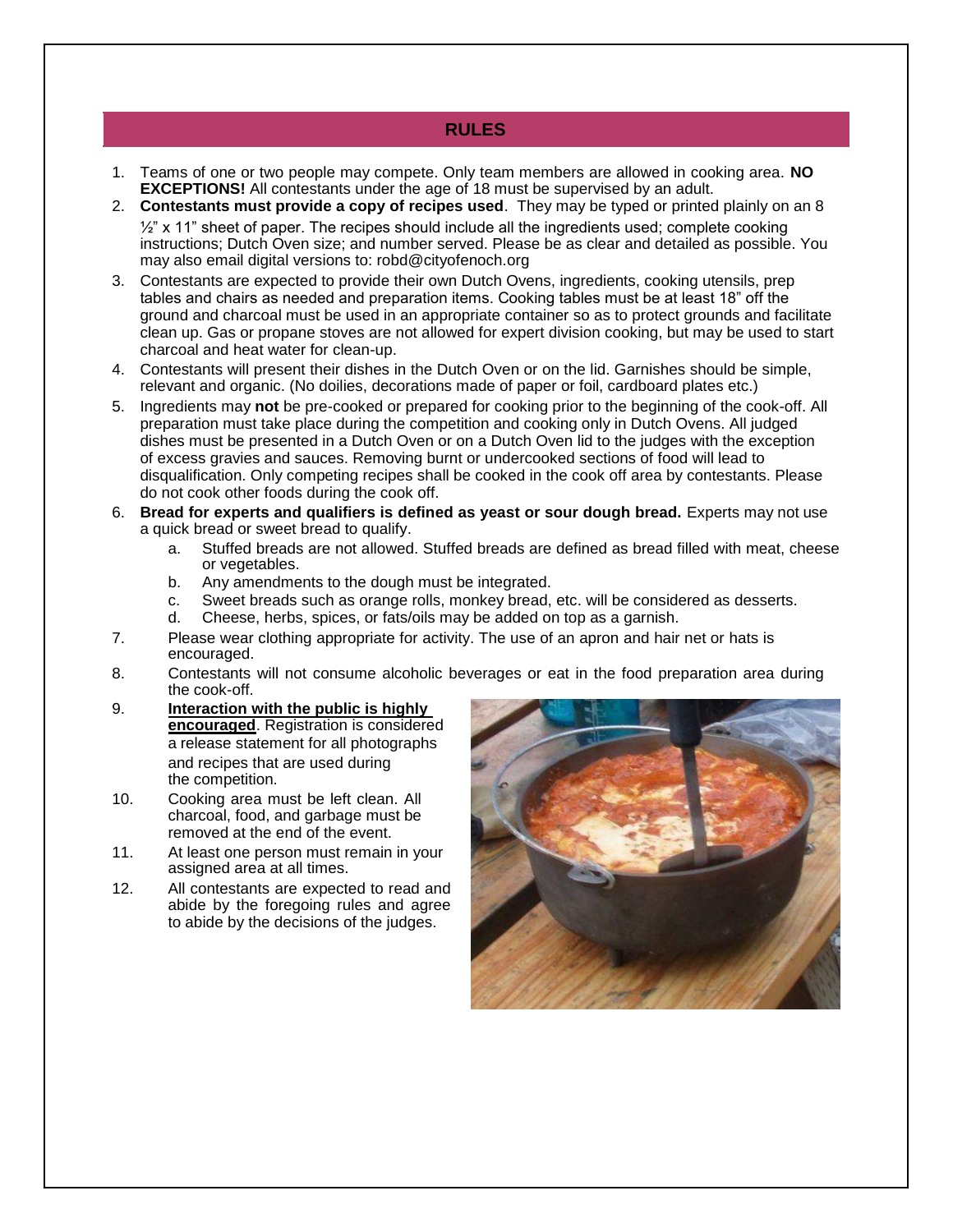#### 13. **SOUTHWEST UTAH PUBLIC HEALTH DEPT. HEALTH REQUIREMENTS:**

- a. Meat must be purchased from a source that carries inspected meat.
- e. If wild game or home processed meat is used in your recipe (which is permitted), please let committee member know as samples of such meat cannot be given to the public.
- f. Use cooler for all perishables. (Cooler must keep food below 41° F)
- g. Be sure to use separate containers of water for washing, rinsing and sanitizing equipment and utensils.
- h. Keep preparation area and all utensils clean.
- i. Only foods in a state of preparation may be out on the table.
- j. Internal temperature of meats must reach the USDA recommendation. Field judges will check the internal temperature of meat prior to judging.
- k. Use disposable gloves when handling raw meat and "ready to eat" foods.

This Dutch Oven Cook-Off and its sponsors are not responsible for accidents of damage incurred during the Cook-Off.

> The Enoch City Iron Days Festival September 17, 2016 The Dutch Oven Cook-Off will be held at the Enoch Elementary School 4701 Wagonwheel Drive